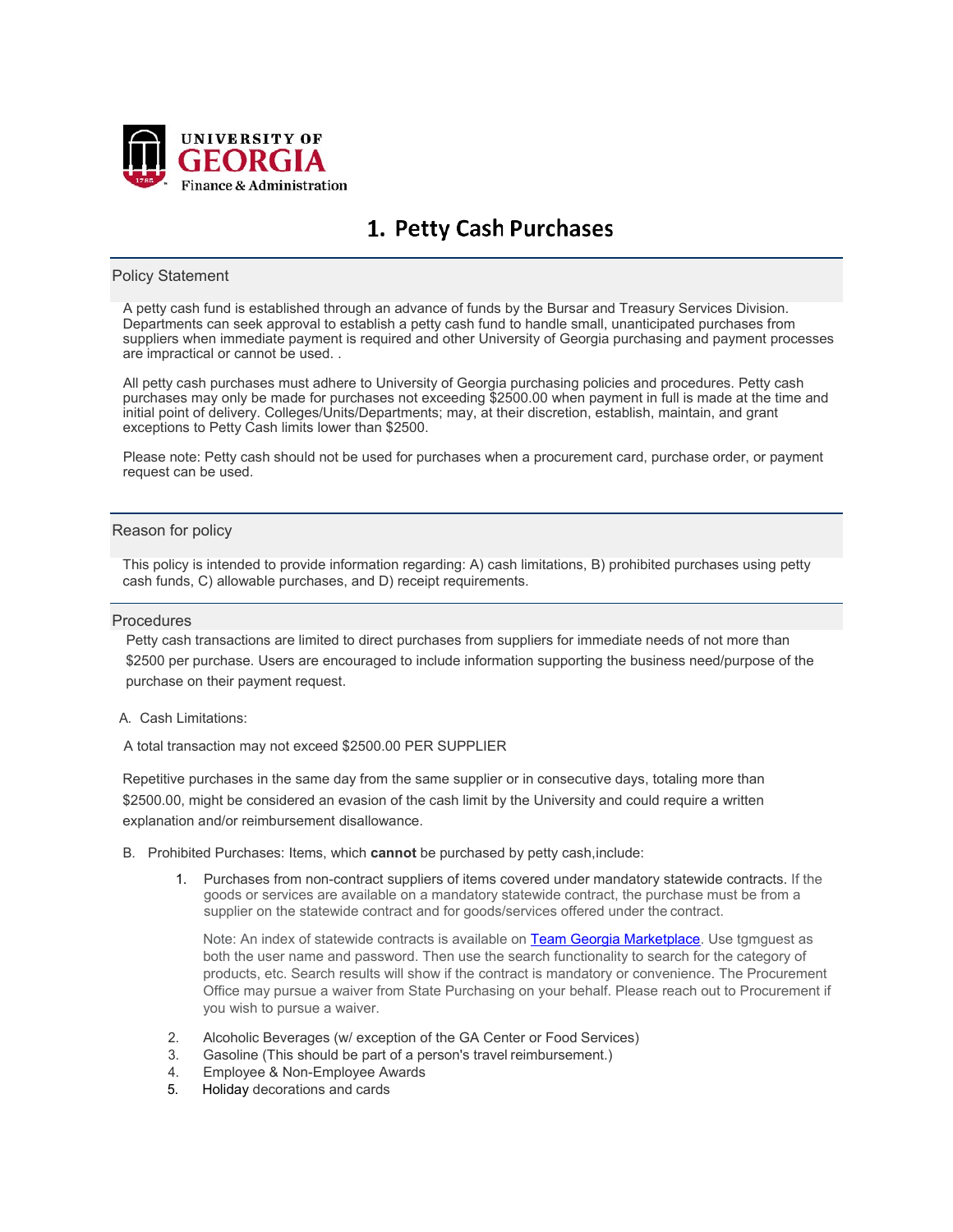- 6. Personal-use items.
- 7. Any transaction involving a property exchange or trade-in
- 8. Radioactive materials and/or trackable chemicals
- 9. Firearms
- 10. Memberships (unless made in accordance with other applicable [policies\)](https://policies.uga.edu/pdf/memberships_and_dues.pdf).
- 11. Telephones
- 12. Expenses associated with conferences and events (unless prior written approval obtained from Procurement (see section C below)
- 13. Subscriptions<br>14. Services invol
- 14. Services involving an employer/employee relationship. (An employer/employee relationship is involved any time an individual is paid for performing services except under a valid contractualagreement.
- 15. Personal services (consultants, temps, royalties, and non-employee payment form)
- 16. Rentals that consist of one of the following: 1) require a signed agreement, 2) rental of a vehicle, equipment, or event/conference space/rooms/lodging, etc.
- 17. Construction services or public works services.
- 18. As a general rule, parking fees are not reimbursable via petty cash. With certain limited exceptions, some types of parking fees may be reimbursed with prior approval from the Travel and Encumbrance Section of Accounts Payable. Examples of these exceptions are: non-employee parking and loading permits. Other situations may be approved as circumstances warrant
- 19. Purchases that require (1) regular interaction with students, employees, minors, and/or (2) regular access to facilities, monies, sensitive/confidential information. (Note: Departments may request Procurement to grant an exception to this policy if the supplier will not accept a purchase order. The supplier will need to confirm compliance with background check requirements for their employees for an exception to be granted.)
- C. Allowable Purchases: Items which can be purchased with petty cash provided the purchase meets the above

cash limit

- 1. Emergency Equipment/Vehicle Repairs: May involve parts only, labor only or a combination thereof. If the repair work was done on a state vehicle, the state vehicle # will be necessary.
- 2. Food Purchases: Food purchases are highly restricted and specifically addressed in [the](https://policies.uga.edu/pdf/food_and_business_related_entertainment.pdf) University's [Food and Business Related Entertainment Policy.](https://policies.uga.edu/pdf/food_and_business_related_entertainment.pdf) Please refer to that policy for information regarding the purchase of food.
- 3. Registration fees only for conferences, events, and meetings.
- 4. Study away expenses incurred during the trip and/or purchases needed for faculty members participating in field trips while in the field both of which are limited to unforeseen expenses or expenses than cannot be billed, invoice or paid in advance.
- 5. Utilities. It is permissible for a non-Clarke County station to pay utility bills with cash. . This is allowed since some small utility companies do not provide adequate time for normal payment request processing. "Utility bills" include only those from regulated utility companies (power, telephone, water, and gas - but not bottled gas). Please note: per SAO policy, utility payments may exceed \$2500 without being paid via purchase order or pcard.
- 6. Gift cards for research participants provided alternative purchasing methods are not feasible and the purchase is made in accordance with the University's Research Participant Incentive Payments policy[.](https://policies.uga.edu/pdf/research_participants.pdf)

# D. Receipt Requirements:

Only the original of the petty cash receipt should be submitted with the payment request. Duplicates, if any, may be retained by the fund custodian and destroyed when the reimbursement check has been received.

The receipt should always be the original and not a copy. The receipt should be an official receipt marked "paid" and include the name of the supplier. The receipt should show the date of the purchase, quantity, description, unit price, and extension of each item purchased. Cash discounts, if allowed, should be taken.

If paying with cash or check then no further documentation should be needed. If the purchase was made with debit card associated with a petty cash account a, then a supplier receipt is required. If the receipt is deemed insufficient, a copy of your petty cash bank account statement will be required.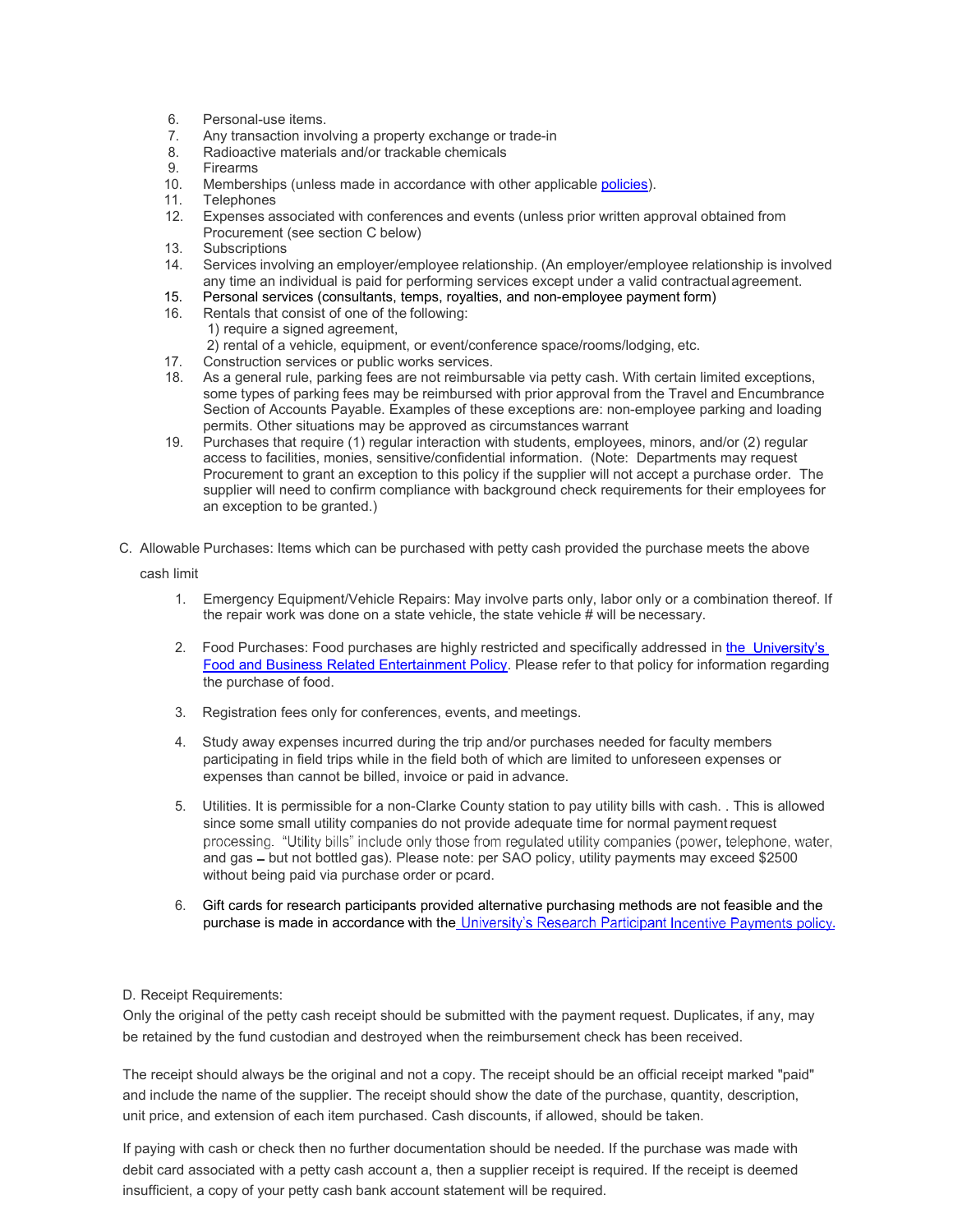Purchases made using the Internet are acceptable only if you provide the original packing slip (not applicable when it is software that is downloaded), an invoice that indicates what was purchased and that it was paid in full.

Sales Tax: While the University of Georgia is sales tax exempt, many suppliers will charge sales tax if not presented with a sales tax exemption certificate. If, however, a petty cash item cannot be purchased without payment of sales tax, the University will make reimbursement of the sales tax

Exceptions: In those instances where only a cash-register receipt is obtainable from the supplier, the cash-register receipt may be submitted for reimbursement provided the supplier's name is on the "Petty Cash Disbursement receipt" and signed by the merchant. If the supplier does not sign the Disbursement Receipt, then the Cash-register receipt needs to have the supplier's stamp on it and be signed by the merchant.

# Forms/Instructions

Additional Contacts

Accounts Payable

Bursar & Treasury Services Division

**Definitions** 

Payment Request - PeopleSoft functionality for processing unencumbered payments to companies and nonemployees.

Public Works/Construction see Section titled [Invitation to Bid \(Construction/Public Works\)](https://policies.uga.edu/pdf/invitation_to_bid_construction_public_works.pdf)

#### **Responsibilities**

**Responsible University Senior Administrator:** Vice President for Finance & Administration **Responsible University Administrator:** Associate Vice President - Finance Division **Policy Owner:** [Procurement](https://busfin.uga.edu/procurement/) **Policy Contact:** [Robert Currey](mailto:Bob.Currey@uga.edu) **Phone Number:** 706-542-2361

**Citation or Reference:** [Research Grant Records](https://www.usg.edu/records_management/schedules/usg_search/21d76b2aefa234440a6a86b878450c6c/) Record Retention

**Number:** 0472-09-006

This series includes bank statements, purchase requests, purchase orders, requisitions, financial reports, accounts payable and receivable records, write-off records, discrepancy, payment schedules, operating statements, year-end projections, reconciliation and expenditure reports, cancelled checks, check stubs, moving expenses records, cost accounting reports, refund/disbursement request records, returned checks, deposit slips, travel records, credit voucher requisition records, cash balances and reconciliations, sales and cash reconciliation records, journal entries, outstanding obligations, refund/disbursement requests, receipts, and invoices. For expenditures processed with grant funding, all documentation should be retained for the life of the grant.

**Retention:** Final research report: PERMANENT; All other records: 7 years after the end of the grant period.

**Citation or Reference:** [Accounting Records](https://www.usg.edu/records_management/schedules/usg_search/21d76b2aefa234440a6a86b878450c6c/)